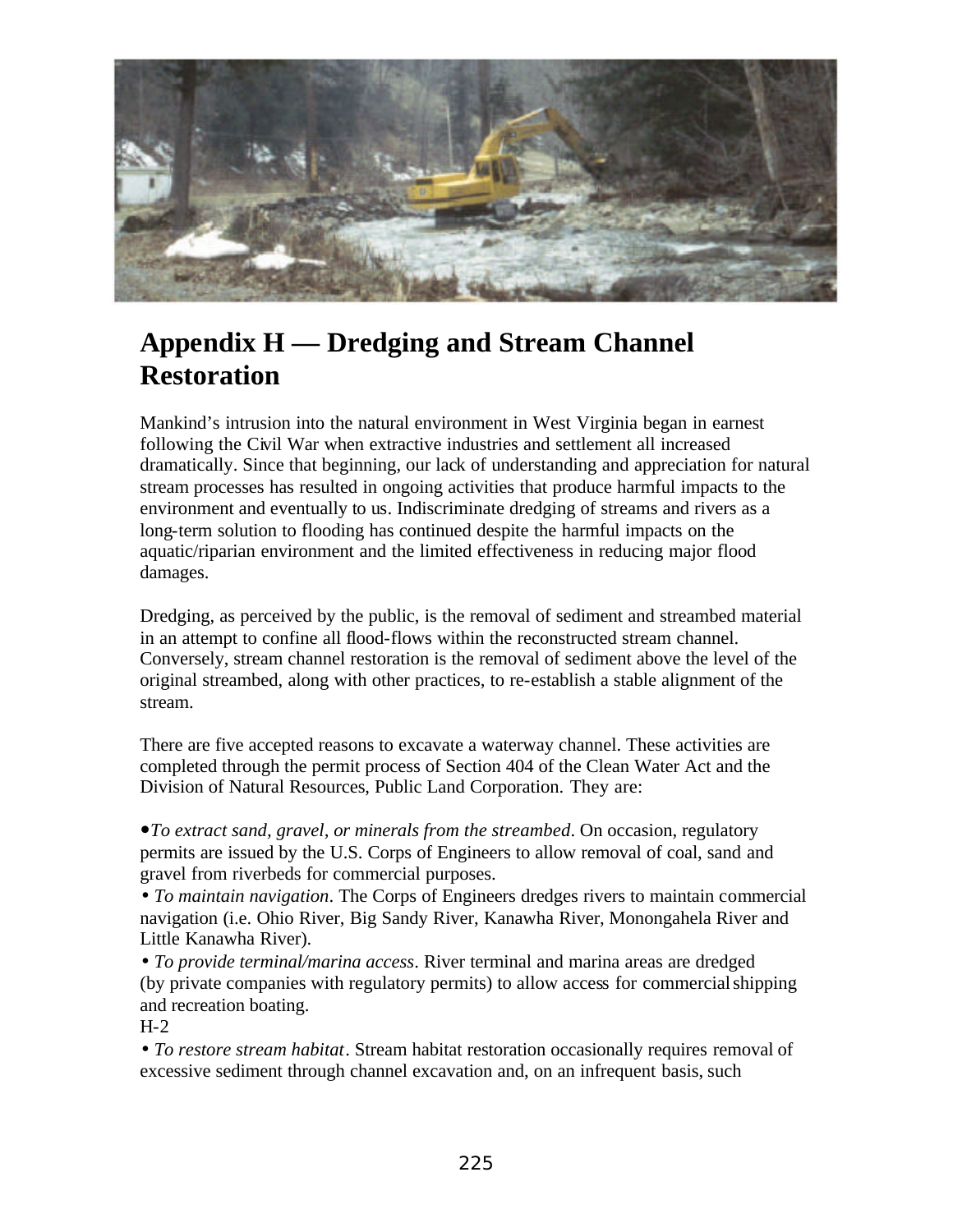excavations may be used to restore deep-water habitat in tributaryembayments of larger rivers (i.e. Ohio and Kanawha rivers).

• *To increase channel capacity.* Channels are excavated in an attempt to increase channel capacity to reduce nuisance flooding.

In some cases, dredged spoil material is used to create industrial or recreational development opportunities. For example, material dredged from the mouth of Elk River in Charleston has been deposited along the Kanawha River to create the popular recreation area known as Magic Island. Dredged material has been used to raise the level of industrial property within the flood fringe area in accordance with existing floodplain management ordinances. In some cases, this filling operation is in violation of the floodplain management ordinances when deposited within the regulatory floodway.

Channel excavation, as a part of stream restoration, has been used to restore stream ecosystems when the bottom of a stream is buried with silt. Silt fills in the crevices and interstitial spaces critical to supporting populations of benthic organisms. Sub-optimal benthic populations reduce fish diversity and population. Channel excavation seeks to improve the hydraulic carrying capacity of the waterway and confine floodwaters to the channel to reduce flooding and property damage.

Un-engineered dredging of small streams also occurs. This form of dredging can reduce the heights of high frequency, low-level flooding events that have a recurrence interval of 2 to 5 years. This nuisance flooding damages structures located immediately adjacent to the waterway, inundates roadways and leaves a layer of sediment and debris in the floodplain. However, this form of dredging does very little to reduce flood damages resulting from low frequency high volume floods. In some cases, this dredging can create more damage than it corrects when spoil materials are deposited in the regulatory floodway. To maintain channel capacity, frequent maintenance is required. In addition, deepening and/or widening channels can lead to channel instability causing bank erosion.

Channel dredging should not be confused with carefully planned stream restoration and channel modifications that are designed to accomplish specific purposes such as restoration of aquatic environments. Correctly engineered, constructed and maintained channel modifications meet their designed purpose of reducing damages from major flood events (see Figure H-1). Channel modification projects constructed by the Natural Resources Conservation Service (see Appendix L) have significantly reduced flood damages to residential and commercial development.

Dredging should not be confused with removing flood debris from the streams. Removing woody materials, propane tanks, manufactured homes, trailers, and other debris piled against bridge piers, trees and accumulated within the channel is necessary to recover the hydraulic efficiency of the waterway channel. Debris removal does not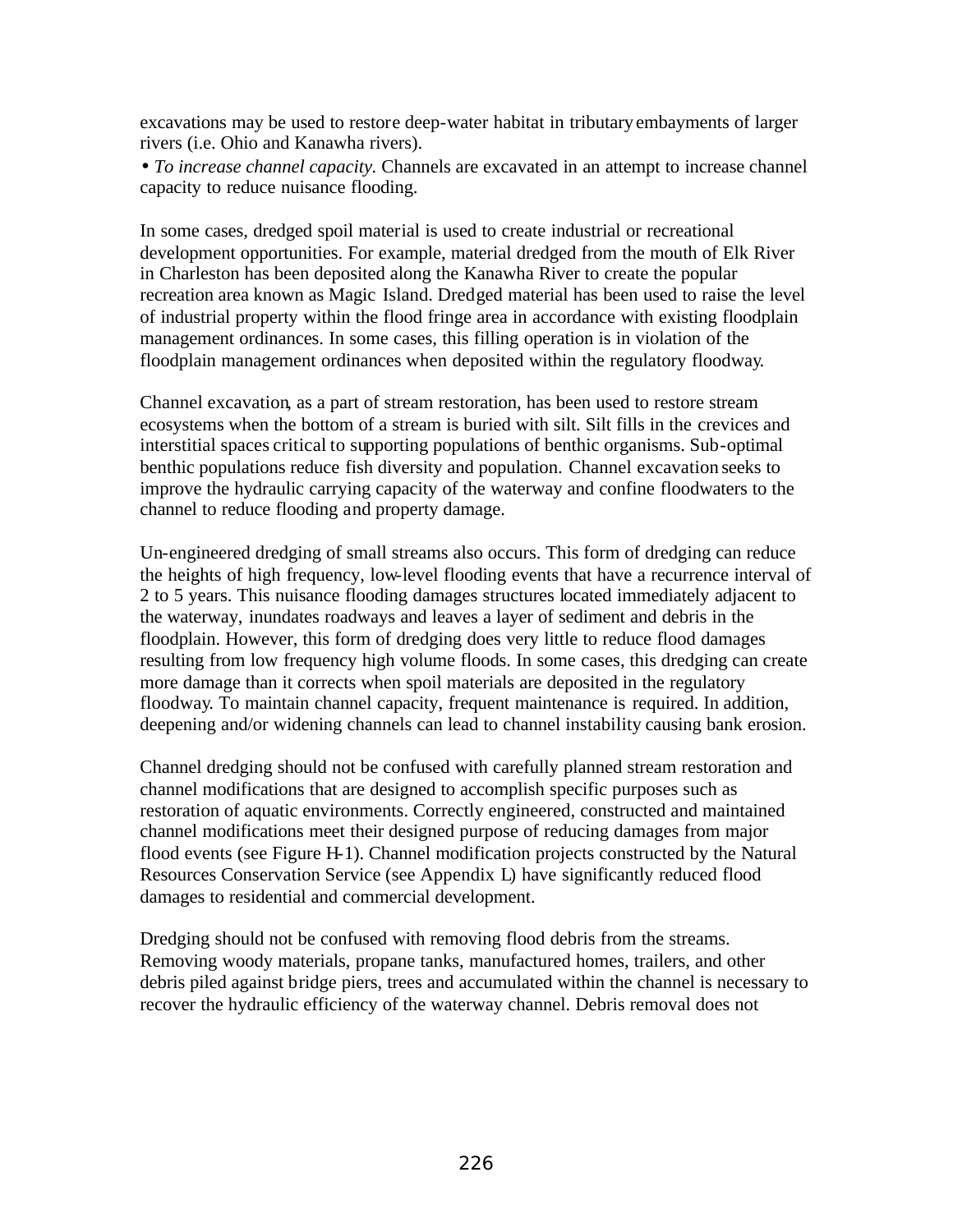

**Figure H-1. Little Whitestick Creek channel modification project**

normally include removing deposited sediment unless the sediment presents a major blockage at bridges that promotes additional scouring or erosion around piers and abutments. These projects are coordinated with natural resource agencies and utilize sound engineering principles and empirical data from successful channel modification and restoration projects.

River systems are highly dynamic and respond to land-use conversions in the watershed, channel modifications, floodway encroachments, structural encroachments (bridge piers), and modifications to stream bank and stream-bottom conditions. Some of these changes, which include dredging, can cause streams to become unstable and develop changes in stream flow, rates of bank and channel erosion, and sediment transport. Channel migration and bank erosion can occur as an unstable stream attempts to reach stability. The stream re-stabilization process can take several years and can result in many unforeseen changes to the channel location and flow before stabilization occurs.

The illustrations below graphically depict the effects of sedimentation and flooding on a typical small stream anywhere in the state. In-filling of the channel normally results in a dramatic increase in the elevation of subsequent floods.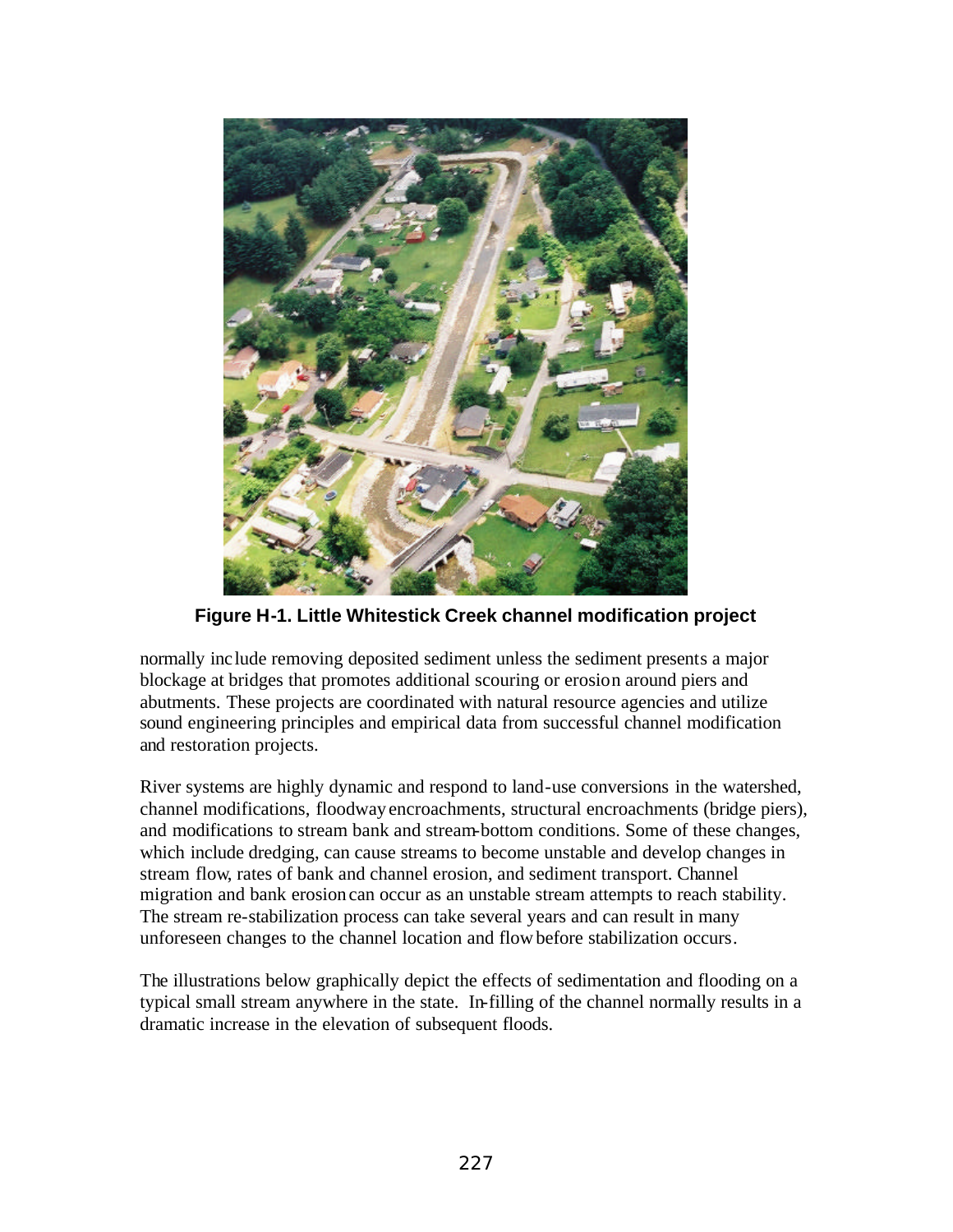## **Figure H-2. Effects of sediment on 100 year flood elevation**



# **Stream Channel conditions prior to flood event.**

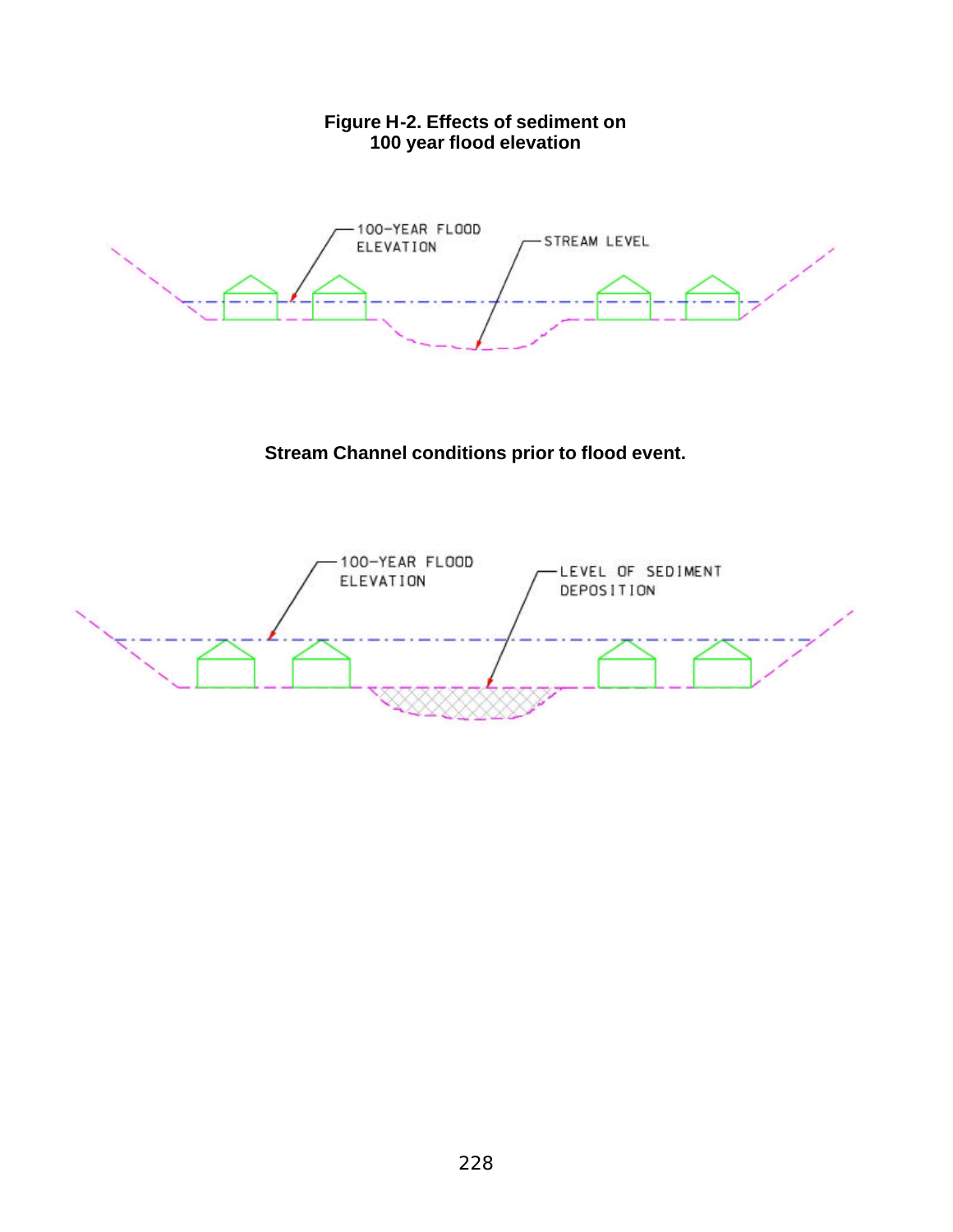### **Figure H-3. Effects of Sedimentation and Stream Channel Capacity Modification on 100 Flood Elevation**



**Stream Channel Prior to Flooding**



**Stream channel filled after flooding**



# **Stream channel after widening project**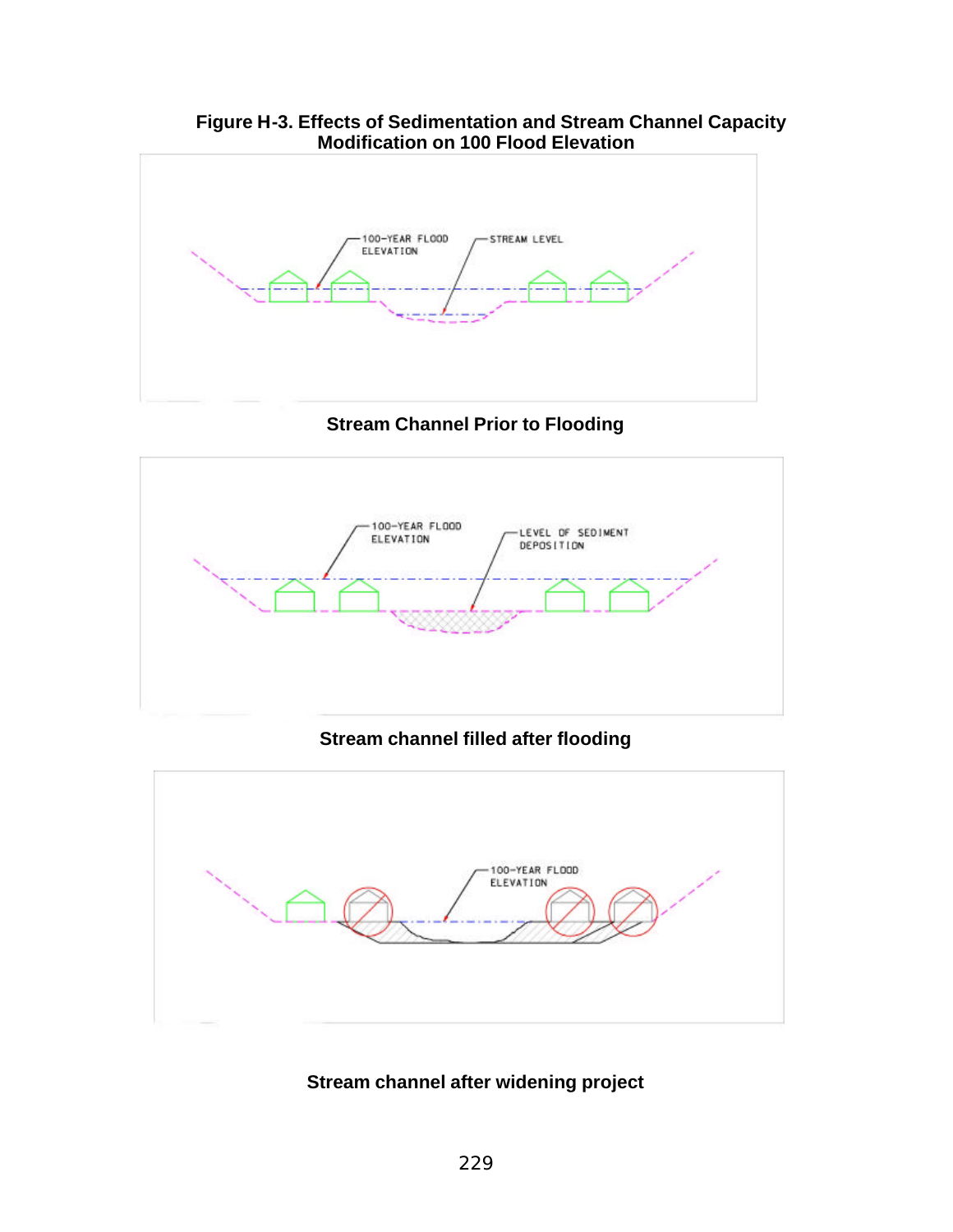## **Stream channel modification project**

After every flood, the Governor, legislators, and State and Federal agencies receive calls from landowners and local officials insisting that their streams and rivers be dredged as a quick solution to their flood problems. Frequently these callers fail to consider how modification of the stream channel by dredging will influence the stream hydraulic and ecological systems. Rather than calling for more stream dredging, the question should be, "Can the stream be restored or modified to a condition that will reduce the impacts of repeated flooding?"Some aspects of the complex relationships of river systems such as scour and sediment transport are poorly understood. Frequently, floodplain landowners use spoil generated by stream dredging to improve the development potential of their property. Where development has occurred and floodplains have been altered, dredging may be used to protect existing development.

Dredging to mitigate the effects of flooding is often proposed for areas where sediment and silt have reduced the carrying capacity of the stream. While localized stream dredging may increase the carrying capacity of the dredged reach for the short term, dredging may initiate erosion throughout a longer stream reach and produce excess sediment that fills recently dredged areas. Where stream dredging intrudes upon bedrock, groundwater levels can be lowered. This effect can occur adjacent to dredging operations and extend laterally to the extent of the floodplain, thereby reduce the amount of groundwater available for agricultural, industrial and residential well users as well as influencing adjacent wetlands.



**Figure H-3. Dredging of a small stream**

Generally speaking, simple dredging, as a long-term solution for reducing flood damages from large events, has proven to be neither effective nor cost-efficient. Each stream modification proposal must be evaluated on a case-by-case basis to determine if the flood damage benefits outweigh the costs (including damages/costs to the stream ecosystem both upstream and downstream of the dredged section).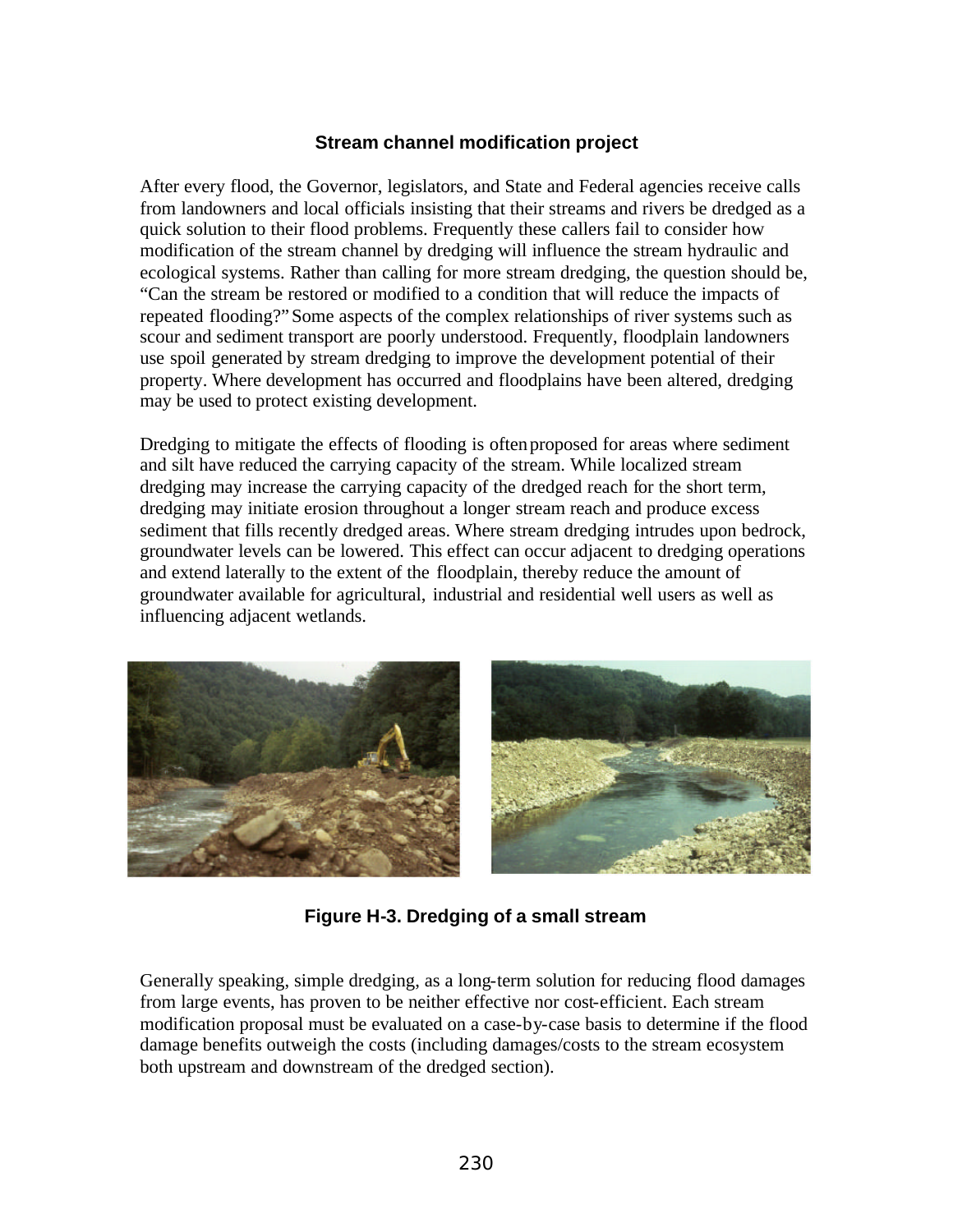In West Virginia, dredging is often a locally initiated operation where bulldozers, end loaders, backhoes or other excavators are used to remove deposited sediment and rock materials and reconfigure the stream into a trapezoidal channel. Spoil material removed from the streambed is often used to raise the level of adjacent floodplain property or used as construction materia ls. More often, dredged material is deposited on the stream banks within the floodway to act as makeshift levees (see Figure H-4). Since dredging for flood mitigation is intended to increase the carrying capacity of the stream, unconsolidated spoil material from these sites should never be deposited where it can easily reenter the stream (i.e. within the floodway). Some past stream dredging projects have unwisely used dredged material to construct levees that have limited or no flood protection capabilities and further constrict the floodway. These un-engineered levees provide a false sense of flood protection to floodplain residents.



**Figure H-4. Dredged Material Used To Construct An Un-Engineered Levee**

Dredging has both short and long-term effects on the natural and human environment. Some or all of the following may occur during or after dredging operations:

- increased water flows downstream and increased flooding,
- disturbance caused by vehicle and equipment access,
- destruction of stream bank and aquatic vegetation,
- disruption of the aesthetic values of the stream corridor,
- removal, release, or rearrangement of sediments,
- reduction of water quality,
- remobilization of contaminants.
- increased turbidity,
- lowered water tables.
- increased erosion and sedimentation.
- alteration of hydrology,
- alteration of hydraulics (current patterns and flow),
- increased bank instability and erosion,
- alteration of fish habitat,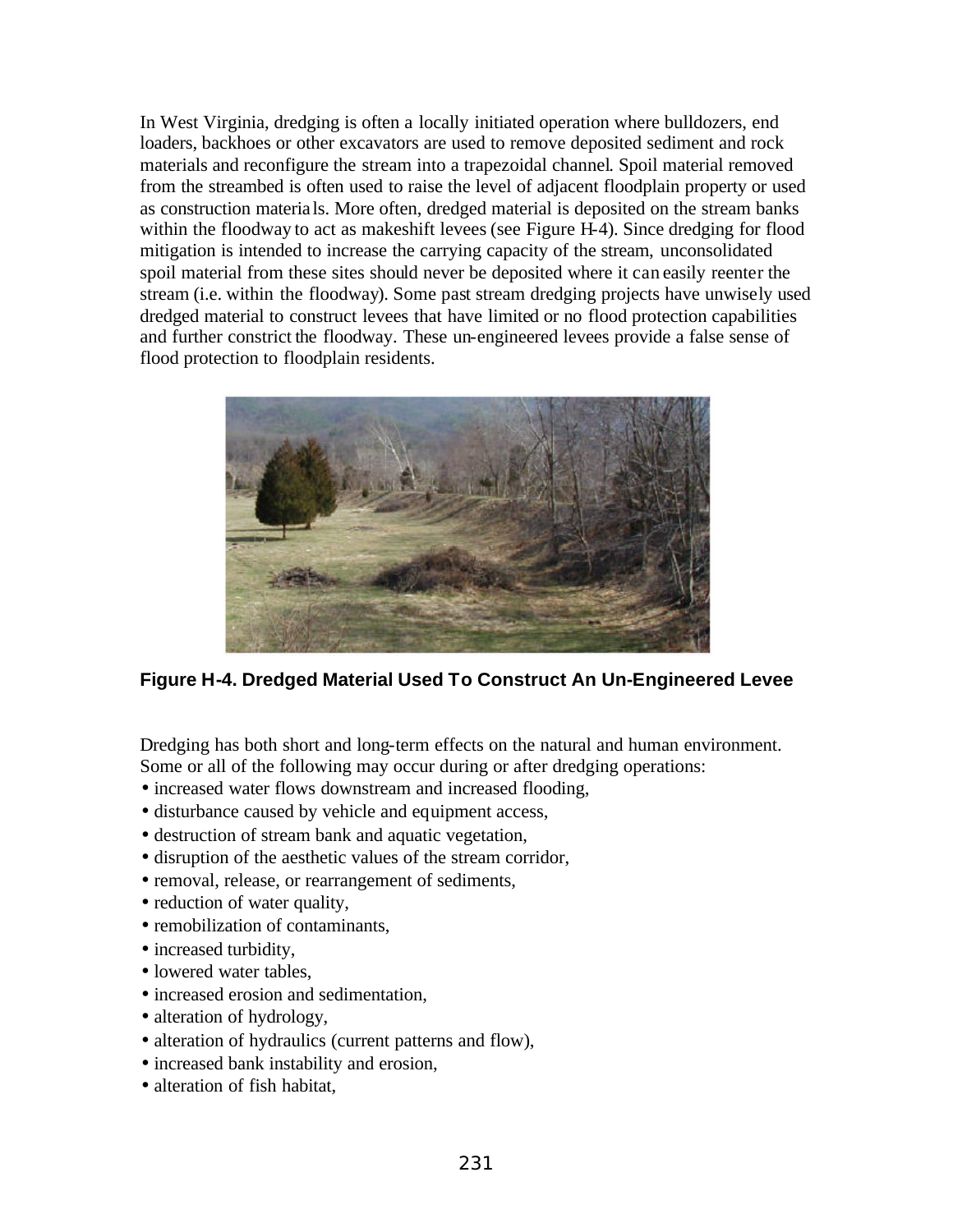- alteration of fish spawning habitat,
- alteration of benthic habitat,
- disruption or removal of benthic communities,
- reduction in height of high frequency, low- level flood events over the short

term unless it is properly maintained, and

• false sense of security following dredging.

In addition to the effects at the dredge site, there will also be impacts resulting from disposal of the dredged material. These impacts will depend upon the location of disposal and the nature of the spoil (organic, inorganic, contaminated, nutrient enriched, etc.). In some major river systems (Ohio, Kanawha and Monongahela), the sediment may contain trapped contaminated materials that can be re-introduced into the water column during dredging operations. These contaminants could become a threat to aquatic organisms and humans using the river for recreation or as drinking water. Depending upon their nature, dredged contaminated material may be classified as hazardous material by USEPA and WVDEP. Proper disposal of contaminated dredged materials should be coordinated with WVDNR and WVDEP prior to dredging.

Several factors influence the magnitude of the effects of dredging:

- size of the dredging operation,
- frequency of dredging,
- stream channel size and depth,
- size of the material being dredged,
- background levels of water and sediment quality, suspended sediment, and turbidity,
- stream velocity,
- design of final contours,
- stability of channel up and downstream from the dredging operation.

Dredging for flood control is based upon the idea that sediment removal and deepening of the channel will provide a substantially larger channel capacity to allow a greater volume of water to flow downstream without causing an impact on the streamside environment. While this appears to be logical, it can easily be proven inaccurate (see Figure H-6).

The following illustration will show the shortcomings of dredging as a long-term solution to significant flood damages. Assume that a theoretical stream channel is 100 feet wide and 5 feet deep. Also, assume that the floodway for this stream extends 100 feet on each side. Finally, assume that the flood fringe zone extends 100 feet beyond the outer edge of the floodway on both sides of the stream.

| 100 feet     | 100 feet | 100 feet | 100 feet | 100 feet     |
|--------------|----------|----------|----------|--------------|
| Flood Fringe |          |          |          | Flood Fringe |
|              | Floodway | 5 feet ? | Floodway |              |
|              |          | Stream   |          |              |
|              |          | Channel  |          |              |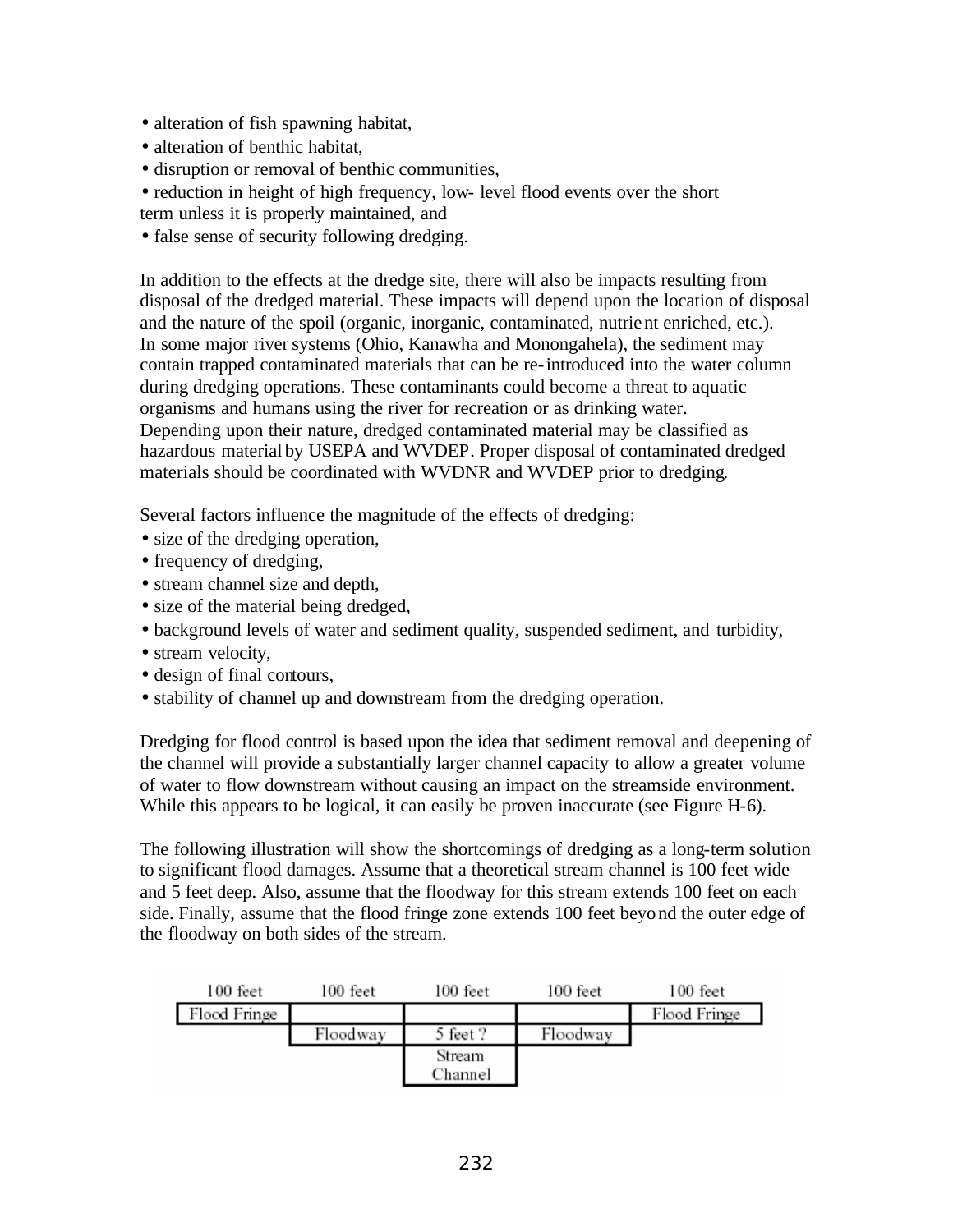## **Figure H-6. Theoretical Stream Channel Dredging Operation**

Normally this stream channel has 3 feet of water in it. During a 25-year flood, the stream channel is full and overflows a portion of the floodway zone. During a 50- year flood, the stream channel is full and the water extends into the flood fringe. During a 100- year flood, the stream would overflow the channel and the floodway and reach a depth of 5 feet in the entire flood fringe.

Dredging the channel to twice its current depth (no additional width) would reduce the height of water in the entire floodplain by 1 foot. To prevent water from encroaching on the flood fringe during the 100- year flood in this admittedly simplified event, it would be necessary to dredge the stream channel to a depth of 30 feet. In most West Virginia streams, this depth of dredging would require removal of bedrock material by blasting.

If we ignore the significant environmental and groundwater impacts of extensive dredging, then it is technically feasible to dredge to this depth. It would however, be extremely costly to remove bedrock. Environmental mitigation costs (both short-term and long-term impacts) and acquisition of long-term disposal areas for dredged materials would have to be included. Added would be the routine and repetitive cost of maintaining the channel to this depth. Without annual maintenance, the effectiveness of the new channel in reducing flooding would soon be lost. Realistically, dredging as a long-term solution for reducing damages from major flood events is not effective and certainly not cost efficient given other proven methods of reducing flood damages.

#### **Stream Restoration:**

An alternative to dredging and other stream modification is natural stream restoration. By examining the entire stream system and applying a broad range of natural stream restoration practices, it is possible to increase the stability of the stream and reduce the erosive effects of high flows on the channel without causing additional environmental harm. Figure H-7 shows a recently completed stream restoration project.

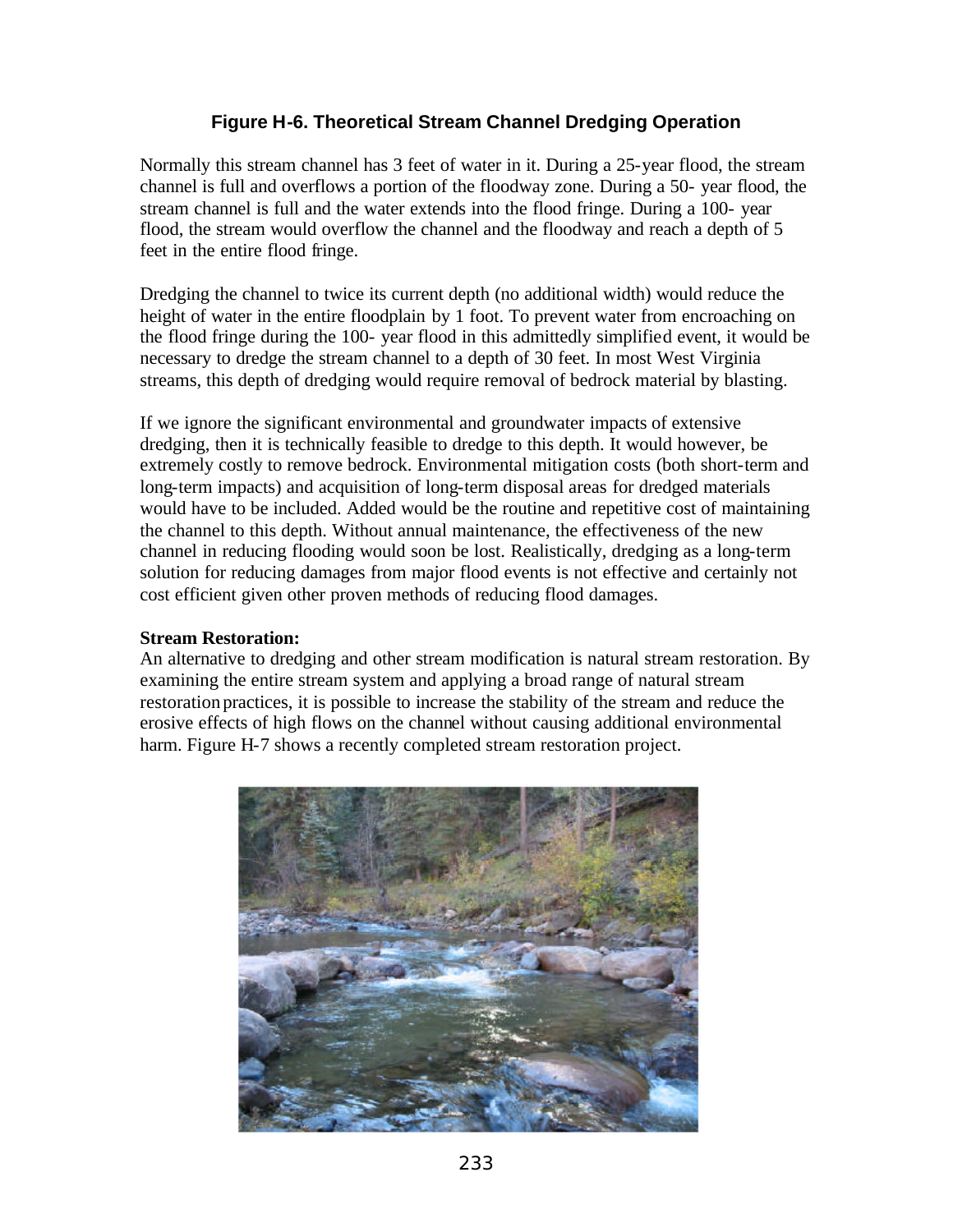## **Figure H-7. Completed Stream Restoration Project**

Natural stream restoration also has several other desirable attributes such as:

• Structural applications, such as "J" hooks, rock vanes, and root wads, can provide significant cost savings over traditional bank-armoring practices.

• Often restoration projects address the entire stream reach and not specific sites within the reach.

• The approach recognizes, accommodates, and restores the natural flow of the stream. This natural approach minimizes stream instability and reduces the likelihood of increasing damage elsewhere on the stream.

• Practices such as channel modification, realignment, and reshaping are used to recreate or restore the most stable stream form to appropriate dimension, pattern, and profile.

• The natural stream-restoration approach can contribute to the goal of reducing flood losses while preserving the natural-resource values of stream systems.

Applying the natural stream-restoration process to streams in West Virginia could result in the following benefits:

- A reduction in the magnitude of flood damage to property and infrastructure,
- A reduction in the cost of flood prevention, repair, and recovery operations,
- An improved stream system and increased stream-channel stability,
- Increased protection of both human investments and West Virginia's natural resources.

Generally speaking, use of single measures such as stream restoration or dredging to reduce damages from major flood events is not universally applicable, is not cost efficient and is only moderately effective. Flooding problems must be evaluated considering the particular circumstances of the flooding events and the location of the damaged properties to determine which measures are most appropriate.

Based on this information the Task Force recommends the following actions:

1. That requests for State or Federal regulatory permits for dredging operations as a means of reducing flood damages be approved only after documentation demonstrates that environmental impacts are not excessive and annual maintenance is assured through executed agreements. This should not hinder previously permitted channel modifications that are designed and maintained to reduce flood elevations of high frequency floods (low level), stream restoration, or restoration of aquatic environments. Nor should this hinder efforts by any Federal or State agency to address major flood events through an authorized and designed channel modification or a snagging and clearing operation where that activity is proven through engineering documentation to be an effective and cost efficient method for reducing flood heights and where annual maintenance is assured through local agreements.